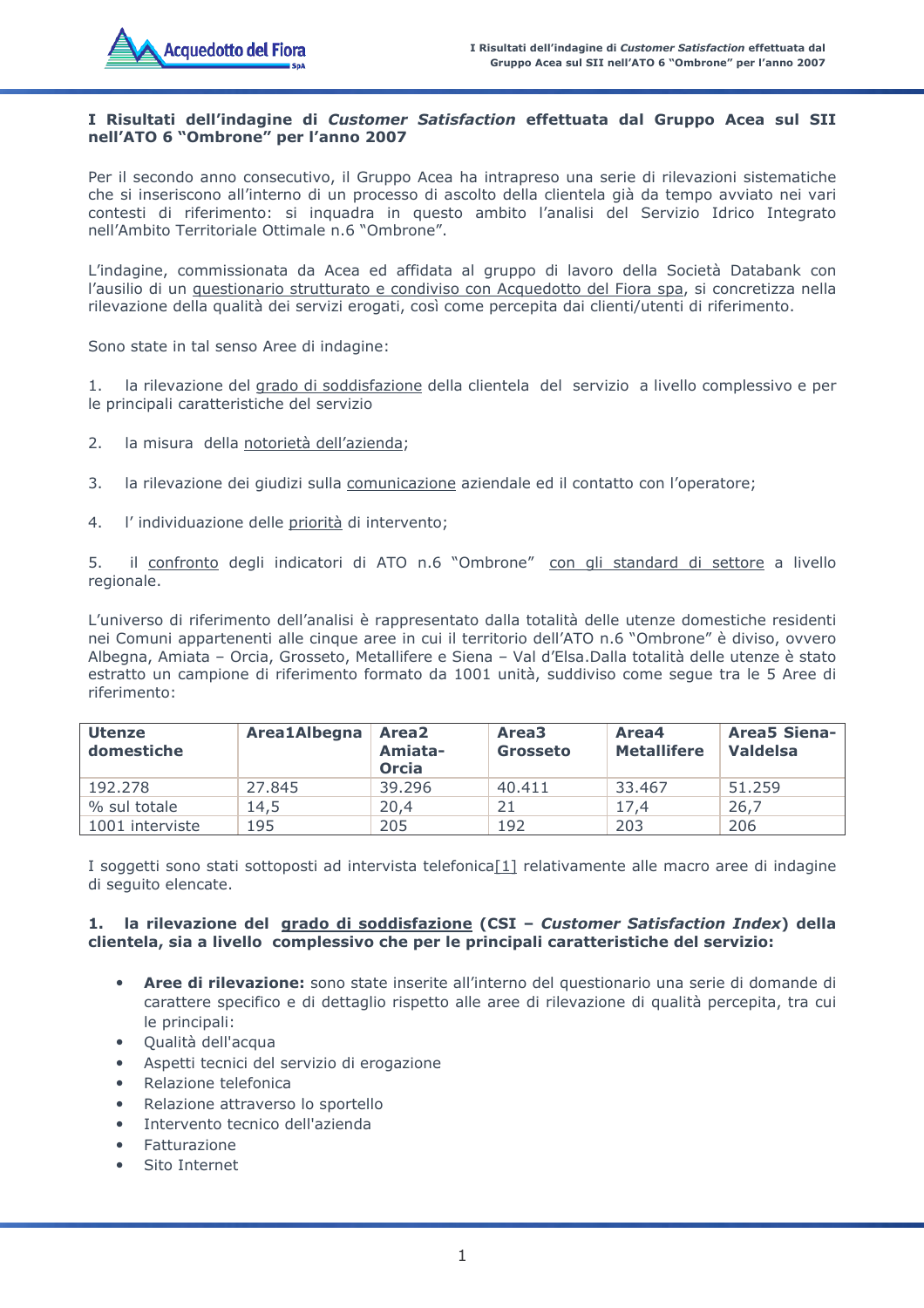# **Valutazioni:**

- Il CSI complessivo per ATO 6 Acquedotto del Fiora è pari a 85,3, in aumento del  $\bullet$ 3,2% rispetto alla rilevazione dell'anno 2006.
- · Le aree 2 (Amiata Orcia) e 5 (Siena Val d'Elsa) riportano gli indici più elevati, rispettivamente 88,1 e 87,1. L'area 1 (Albegna) fa registrare la soddisfazione complessiva più bassa, pari al 81,0.

| Le performance inevate sono le seguenti.         |                  |                  |                   |  |  |  |
|--------------------------------------------------|------------------|------------------|-------------------|--|--|--|
| <b>CSI</b>                                       | <b>Anno 2007</b> | <b>Anno 2006</b> | <b>Differenza</b> |  |  |  |
| Qualità dell'acqua                               | 82,2             | 78,9             | $+3,3$            |  |  |  |
| Aspetti tecnici del servizio                     | 83,9             | 81,6             | $+2,3$            |  |  |  |
| Relazione telefonica                             | 80,6             | 76,9             | $+3,7$            |  |  |  |
| Relazione attraverso lo sportello                | 80,8             | 71,7             | $+9,1$            |  |  |  |
| Intervento tecnico dell'azienda                  | 81,0             | 80,8             | $+0,2$            |  |  |  |
| Fatturazione                                     | 91,5             | 87,1             | $+4,4$            |  |  |  |
| Sito Internet <b>basso numero di</b><br>risposte | 86,2             | 95,5             | $-9,3$            |  |  |  |
| <b>GENERALE</b>                                  | 85,3             | 83,1             | $+3,2$            |  |  |  |

La norformance rilevate cono le cequenti:

Il CSI parziale relativo alla qualità dell'acqua è più elevato nella zona 2: Amiata - Orcia (87,4), più basso nella zona 3: Grosseto (77,5).

Il CSI parziale relativo agli aspetti tecnici del servizio di erogazione è più elevato nella zona 5 Siena - Val d'Elsa, positiva nelle altre ad esclusione soprattutto per la continuità del servizio, mentre nella zona 1 Albegna sono presenti i maggiormente insoddisfatti (circa il 25%).

Il CSI parziale relativo alla relazione telefonica mette in evidenza la cortesia del personale di call center, la reperibilità del numero verde e la chiarezza del risponditore, mentre deve essere migliorati i tempi di attesa e la facilità di prendere la linea e le informazioni relative ai tempi di risoluzione dei problemi tecnici.

Il CSI parziale relativo alla relazione attraverso lo sportello vede nella cortesia il fattore di soddisfazione maggiore, e nell'attesa e nell'accessibilità agli sportelli il punto di debolezza registrando comunque un forte miglioramento rispetto all'anno 2006.

Anche per il CSI parziale relativo all'intervento tecnico dell'azienda c'è da migliorare i tempi di risposta e la tempestività a realizzare gli allacciamenti, mentre punti di forza sono il rispetto degli appuntamenti e la cortesia del personale sul territorio.

Il CSI parziale relativo alla fatturazione evidenzia la soddisfazione generale del cliente per i mezzi messi a disposizione per il pagamento della fattura, la regolarità di emissione delle bollette e la correttezza degli importi, per la rapidità di rimborsi a fronte di pagamenti in eccesso e la velocità di risposta e risoluzione per problemi di fatturazione. Il CSI parziale ha avuto un incremento di più di 4% rispetto alla rilevazione 2006.

Il CSI parziale relativo al sito internet è da considerarsi positivo ma trascurabile visto il basso numero di utilizzatori del portale www.fiora.it.

## 2. La misura della notorietà dell'azienda.

85 utenti su 100, circa il 7% in più rispetto al 2006, sono a conoscenza che Acquedotto Del Fiora è l'azienda che si occupa dell'erogazione dell'acqua potabile. Tale quota sale al 92,8% nella zona 1 Albegna, mentre diminuisce fino al 76,2% nella zona 5 Siena - Val d'Elsa. Di questi, poi, un quarto circa conoscono i servizi che Acquedotto Del Fiora gestisce. I più citati sono il servizio idrico/erogazione acqua (29,7%) e il servizio fognature (16,3%).

## 3. La rilevazione dei giudizi sulla comunicazione aziendale

Passando ad esaminare il contatto con l'azienda nell'ultimo anno, emerge che il 71,1% delle utenze è a conoscenza del Numero Verde per comunicazioni di carattere commerciale e/o segnalazione quasti ed il suo livello di utilizzo si arresta al 14% sul totale utenze, mentre scende al 33% circa la quota di utenze che conosce il sito Internet di Acquedotto Del Fiora.

Il contatto con gli uffici negli ultimi 12 mesi (di persona, via fax, posta, e-mail), è pari solo al 6% circa del totale utenze.